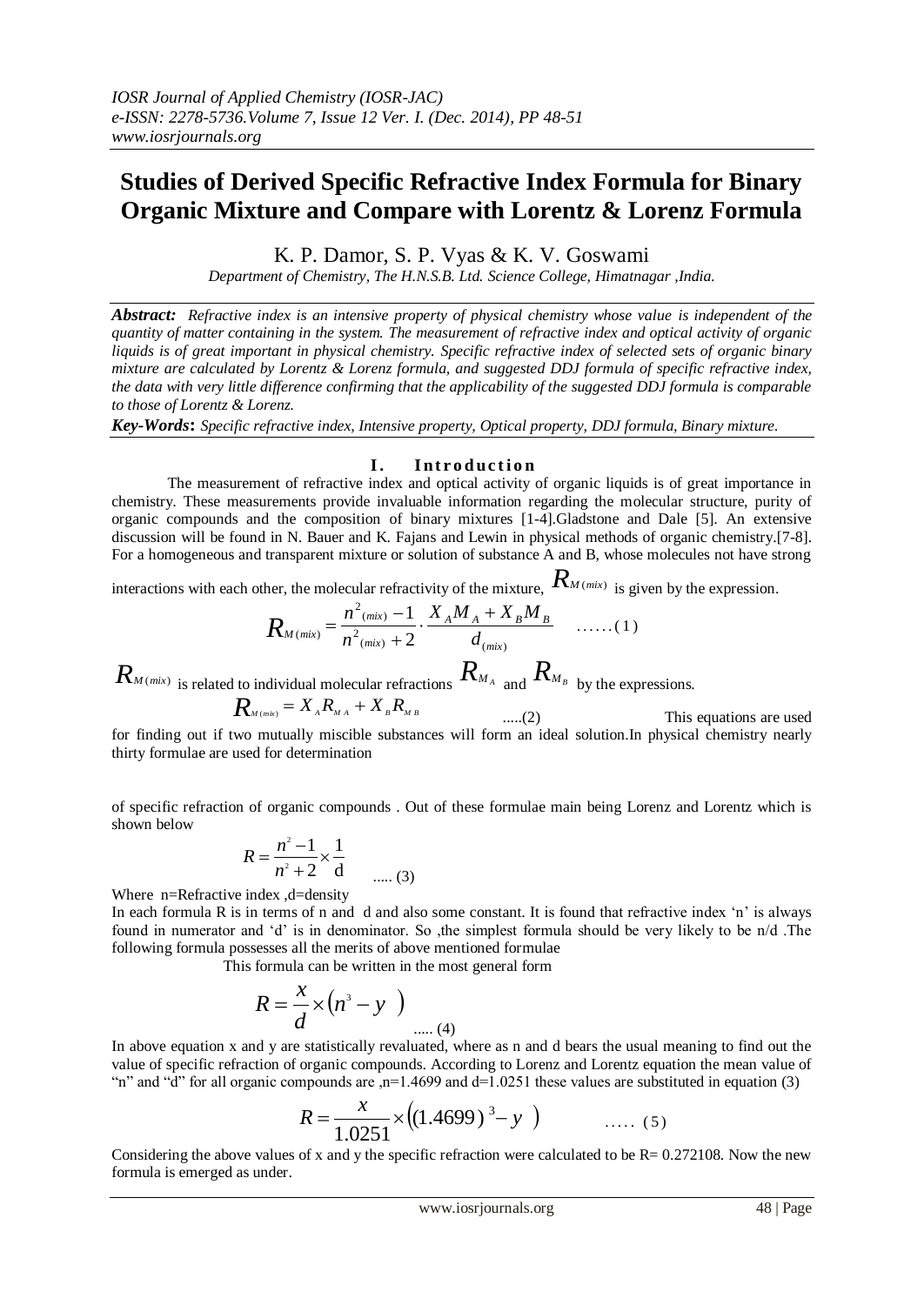$$
R = \frac{0.0843}{1.0251} \times (n^3 - 0.0045)
$$
 ...... (6)

This equation (6) known as "DDJ" formula of specific refraction is nearly equal to the Lorenz and Lorentz formula . What is more important is that, this formula holds good to the extent of 99.72 % with Lorenz and Lorentz determination of specific refraction of organic compounds.

# **II. Experimental Section**

The present work describes determination of densities and refractive indices of organic compounds. The specific refraction of organic compounds calculated by Lorenz and Lorentz and suggested formula and also the difference between Lorenz and Lorentz and suggested formula for binary mixture of organic liquids is negligible under study.

# **2.1. Preparation of Binary System**

The Liquids were selected analytically pure and also freshly distilled for the purpose of research. The binary systems are prepared weight by weight and are shown as follows.

| Table-1                     |                  |          |                                                                             |  |  |  |  |  |
|-----------------------------|------------------|----------|-----------------------------------------------------------------------------|--|--|--|--|--|
| Sample No                   | $\%$ of A        | $%$ of B | Mixture                                                                     |  |  |  |  |  |
| $\mathbf{1}$                | $\boldsymbol{0}$ | 100      | $\mathbf{0}$<br>100<br>$\frac{6}{Density of A} + \frac{100}{Density of B}$  |  |  |  |  |  |
| $\overline{c}$              | 10               | 90       | 90<br>10<br>$\frac{16}{Density of A} + \frac{96}{Density of B}$             |  |  |  |  |  |
| $\ensuremath{\mathfrak{Z}}$ | 20               | 80       | 20<br>80<br>$\frac{20}{Density\ of\ A} + \frac{60}{Density\ of\ B}$         |  |  |  |  |  |
| $\overline{4}$              | 30               | 70       | 30<br>70<br>$\frac{55}{Density of A} + \frac{76}{Density of B}$             |  |  |  |  |  |
| 5                           | 40               | 60       | 40<br>60<br>$\frac{40}{Density\ of\ A} + \frac{60}{Density\ of\ B}$         |  |  |  |  |  |
| 6                           | $50\,$           | 50       | 50<br>50<br>$\frac{1}{\text{Density of A}} + \frac{1}{\text{Density of B}}$ |  |  |  |  |  |
| $\boldsymbol{7}$            | 60               | 40       | 60<br>40<br>Density of $A$ Density of $B$                                   |  |  |  |  |  |
| 8                           | 70               | 30       | 70<br>30<br>$\frac{76}{Density\ of\ A} + \frac{36}{Density\ of\ B}$         |  |  |  |  |  |
| 9                           | 80               | 20       | 80<br>20<br>$\frac{60}{Density\ of\ A} + \frac{20}{Density\ of\ B}$         |  |  |  |  |  |
| 10                          | 90               | 10       | 90<br>10<br>Density of $A$ Density of $B$                                   |  |  |  |  |  |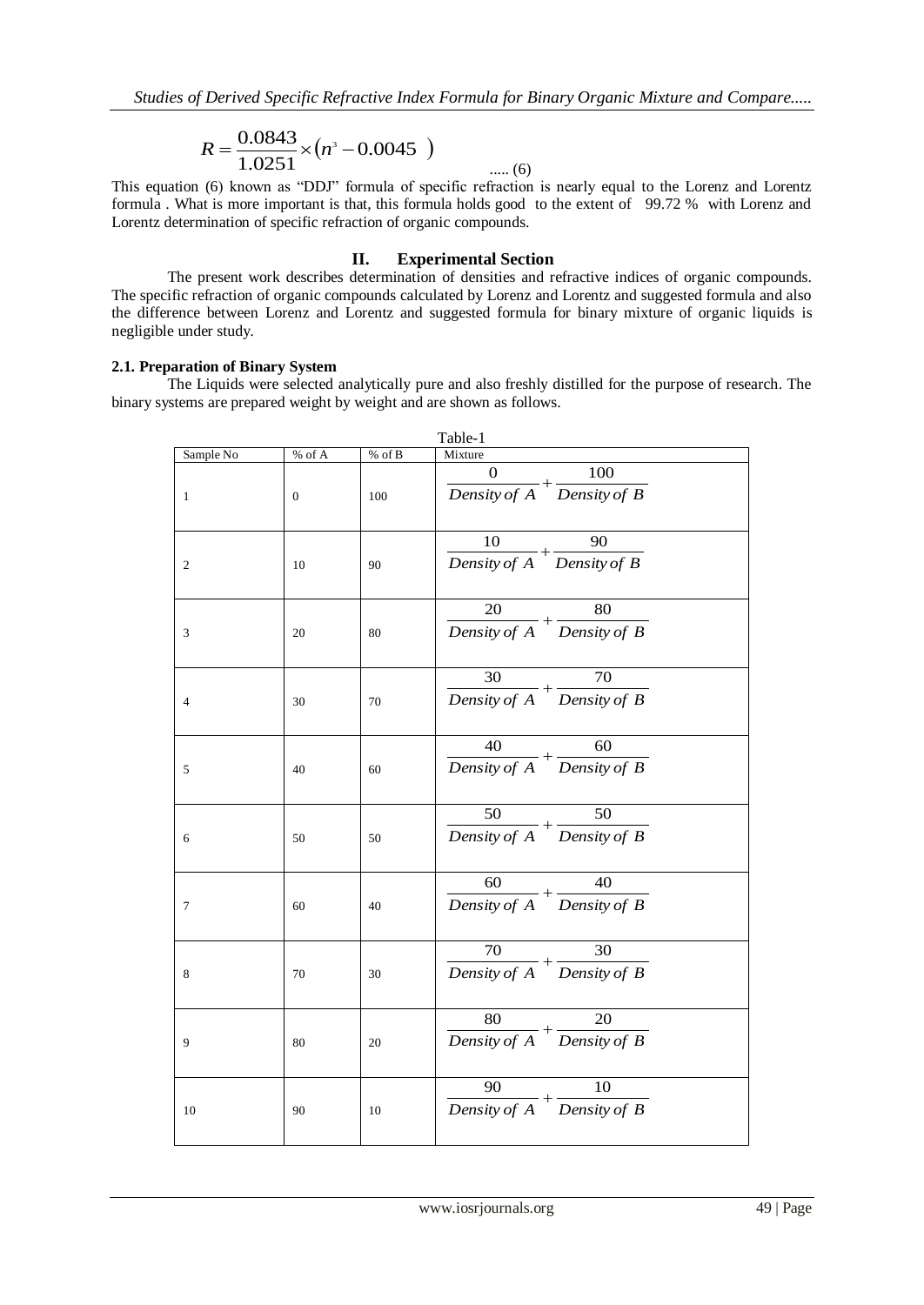|--|

The calculations of densities of all samples were carried by following formula.

Density of sample = 
$$
\frac{Net weight of sample}{Net weight of water} \times Density of water
$$

The densities of water were taken according to room temperature. The refractive indices ware measured with respect to the sodium-D line. An Abbe.refractometer was used. Calibration of the instrument was performed with double distilled water.

#### **III. Result And Discussion**

Measured all values of densities (d) and refractive indices (n) indicated in observation table. The calculated R1 and R and its differences are also reported in table-2.The comparisons of specific refraction of binary mixtures of organic liquids between Lorenz and Lorentz and suggested (DDJ) formula have been shown. By experimental values of densities (d) refractive indices (n) and the comparisons of specific refraction have been shown graphically. The graphs were plotted for percentage composition of binary mixtures of organic liquids against specific refraction of organic liquid

| Table-2               |                                                                  |                   |                                  |        |                                                                                                                            |           |  |  |  |
|-----------------------|------------------------------------------------------------------|-------------------|----------------------------------|--------|----------------------------------------------------------------------------------------------------------------------------|-----------|--|--|--|
| Sr.<br>N <sub>0</sub> | Liquid                                                           | Density<br>gm/cm2 | Refractive<br>Index<br>${\bf N}$ | L&L    | $R_1 = \frac{n^2 - 1}{n^2 + 2} \times \frac{1}{d} R = \frac{0.0843}{d} \times (n^3 - 0.0045)$<br><b>SUGGESTED</b><br>(DDJ) | $R_1 - R$ |  |  |  |
| $\mathbf{1}$          | Acenaphthylene, 5-<br>bromo-1,2-dihydro5-<br>Bromoacenphthene    | 1.4392            | 1.6565                           | 0.2554 | 0.2660                                                                                                                     | $-0.0105$ |  |  |  |
| $\overline{2}$        | Acenaphthylene, 5-<br>bromo-1,2-dihydro-5-<br>chloroacenaphthene | 1.1954            | 1.6169                           | 0.2927 | 0.2978                                                                                                                     | $-0.0051$ |  |  |  |
| 3                     | Acenaphthylene, 1,2-<br>dihydro-Acenaphthens                     | 1.222             | 1.6048                           | 0.2818 | 0.2848                                                                                                                     | $-0.0030$ |  |  |  |
| $\overline{4}$        | Acenaphthylene, $1,2$ -<br>dihydro-5-iodo-5-<br>Iodoacenachthene | 1.5               | 1.6909                           | 0.2551 | 0.2714                                                                                                                     | $-0.0164$ |  |  |  |
| 5                     | Acetaldhyde, ethoxy -<br>Ethoxyacetaldehyde                      | 0.942             | 1.3956                           | 0.2548 | 0.2429                                                                                                                     | 0.0120    |  |  |  |
| 6                     | Acetamide, Ethanamide                                            | 0.9986            | 1.4278                           | 0.2575 | 0.2453                                                                                                                     | 0.0122    |  |  |  |
| $\tau$                | Acetamide, N-acetyl-<br>N-ethyl-                                 | 1.0092            | 1.4513                           | 0.2670 | 0.2550                                                                                                                     | 0.0120    |  |  |  |
| $\,8\,$               | Acetamide, N-acetyl-<br>N-methyl-                                | 1.0663            | 1.4502                           | 0.2521 | 0.2408                                                                                                                     | 0.0114    |  |  |  |
| $\overline{9}$        | Acetamide, N-butyl-                                              | 0.896             | 1.4388                           | 0.2934 | 0.2798                                                                                                                     | 0.0136    |  |  |  |
| 10                    | Acetamide, N-butyl-N-<br>phenyl-                                 | 0.9912            | 1.5146                           | 0.3040 | 0.2951                                                                                                                     | 0.0089    |  |  |  |
| 11                    | Acetamide, N,N-<br>diethyl-                                      | 0.913             | 1.4374                           | 0.2872 | 0.2738                                                                                                                     | 0.0134    |  |  |  |
| 12                    | Acetamide, N,N-<br>diethyl-N,N-<br>Dimethylethanamide            | 0.9366            | 1.438                            | 0.2803 | 0.2672                                                                                                                     | 0.0130    |  |  |  |
| 13                    | Acetamide, N,N-<br>dipropyl-                                     | 0.8992            | 1.4419                           | 0.2942 | 0.2806                                                                                                                     | 0.0136    |  |  |  |
| 14                    | Acetamide, N-ethyl-N-<br>Ethylacetamide                          | 0.942             | 1.4338                           | 0.2763 | 0.2634                                                                                                                     | 0.0130    |  |  |  |
| 15                    | Acetamide, N-(2-<br>hydroxyethyl)-                               | 1.1079            | 1.4674                           | 0.2506 | 0.2401                                                                                                                     | 0.0106    |  |  |  |
| 16                    | Acetamide, N-methyl-                                             | 0.9371            | 1.4301                           | 0.2757 | 0.2627                                                                                                                     | 0.0130    |  |  |  |